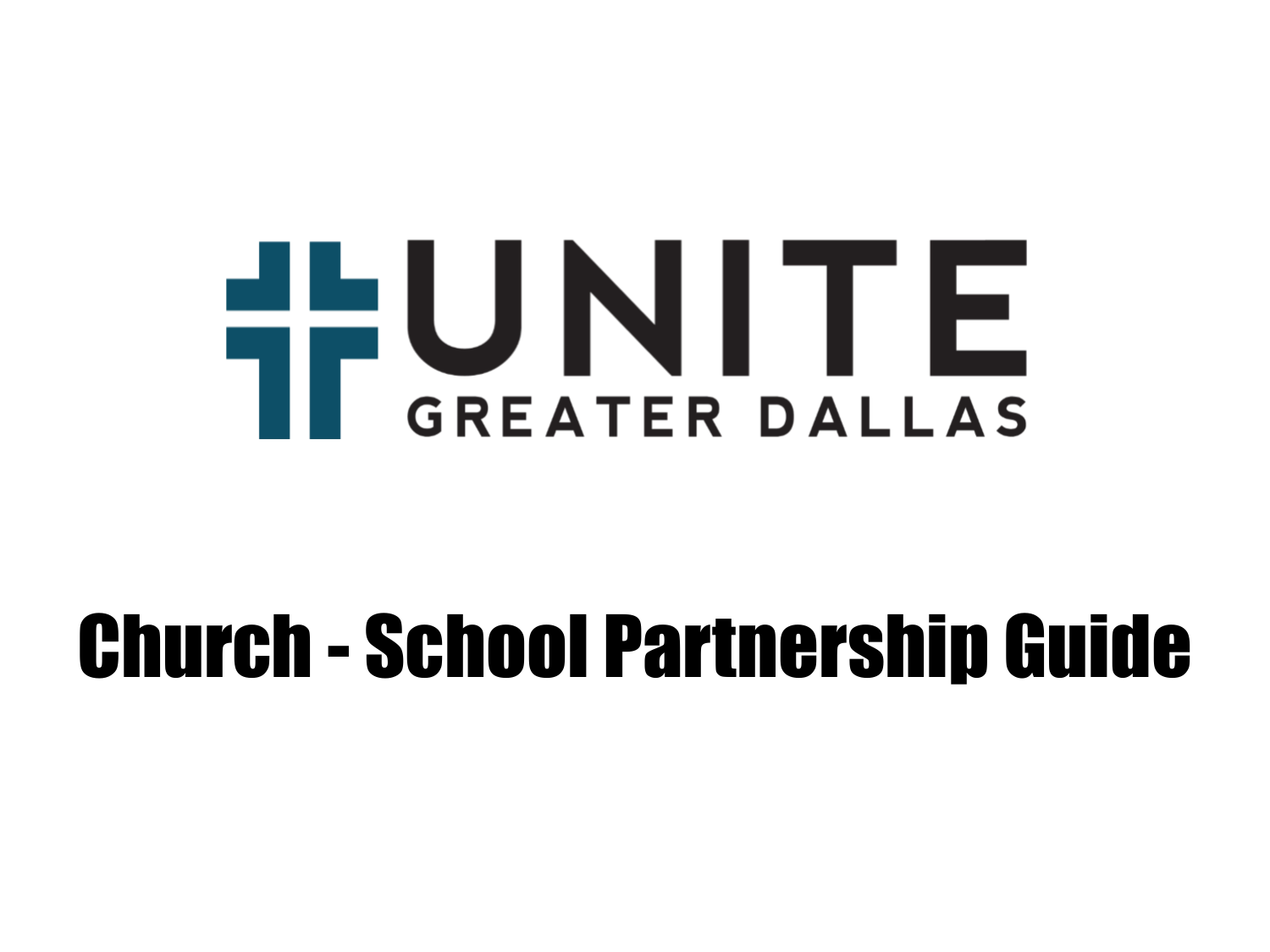

### Table of Contents

| How Do We Choose a School Partner?                | $\overline{4}$ |
|---------------------------------------------------|----------------|
|                                                   |                |
|                                                   |                |
|                                                   |                |
| What About the Separation of Church and State?  8 |                |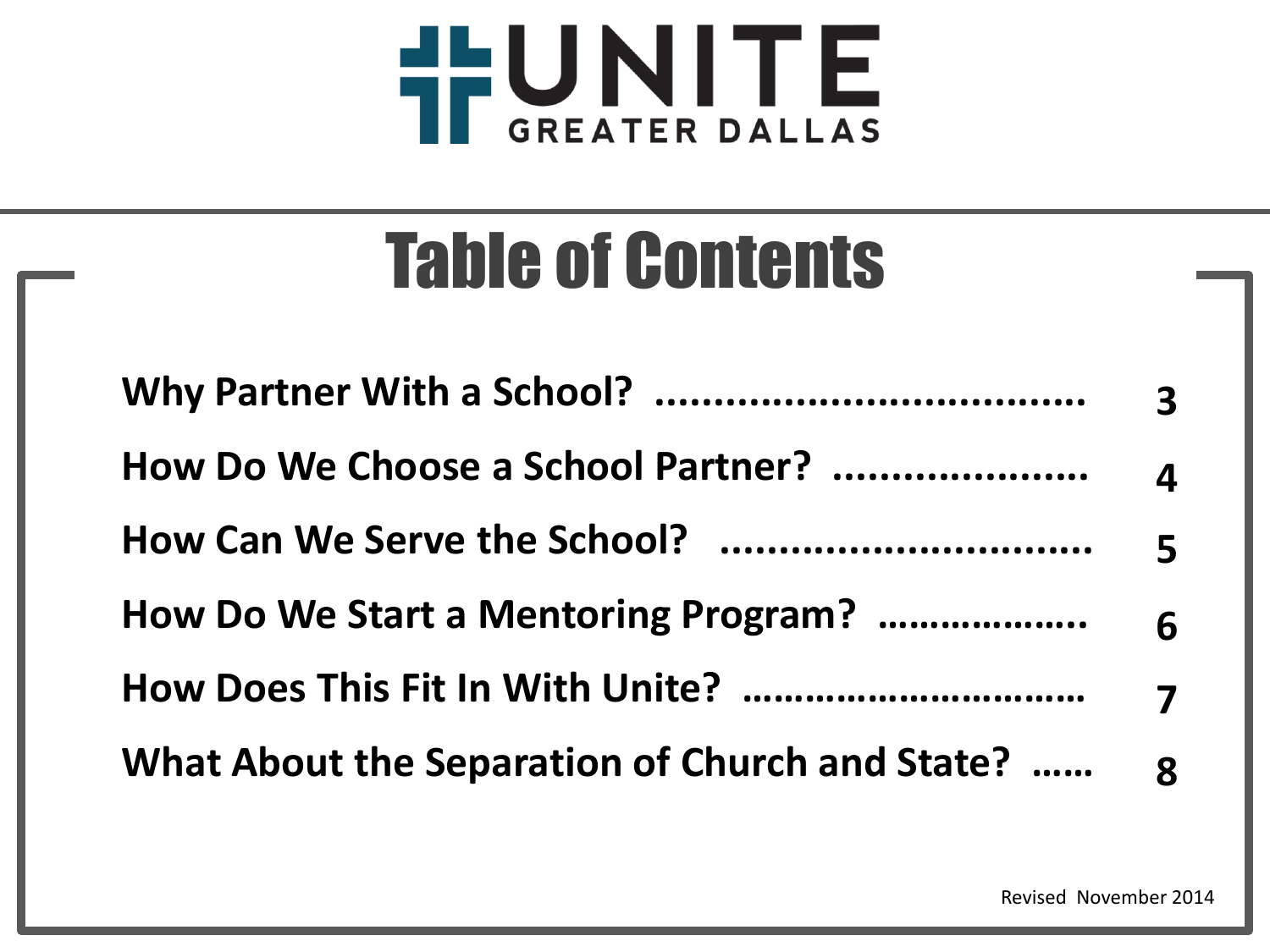

### Why Partner With a School?

#### **1. Not to Convert but because We are Converted**

**2. The Example of Jesus** ministering to people at the "intersection of the community" like the well, the Temple, etc. The school is the intersection of modern-day communities.

#### **3. The Need** <sup>1</sup>

- a. 1 out of 5 children in the US lives in poverty.
- b. 2 out of 5 children in the US live in a single-parent home.
- c. American children are more likely to be murdered, poor, pregnant, drug-dependent, or incarcerated than the children of any other industrialized country.
- d. Their ability to learn is seriously impaired if they do not have a relationship with at least one adult who cares.

#### **4. The Potential Impact**

- a. Impact on individual children: Hope, academics, self-esteem, greater chance of high school graduation, reduction in discipline problems, truancy, crime, pregnancy, drugs/alcohol, etc.
- b. Impact on individual families: Hope, less stress, help with other needs you'll discover after you've established trust.
- c. Impact on the whole community: Hope, lower crime, healthier community members, connection point into the greater community.

#### **5. The Benefits for Your Congregation**

- a. This is something that's scalable to any size church.
- b. A huge variety of gifts can be used (e.g. administrative, relational, prayer, encouragement, acts of service, etc.) so most people in your congregation are likely to find something that fits their SHAPE.
- c. Your service builds trust with the families, the school, the school district, the city, local businesses, etc. for future outreach opportunities.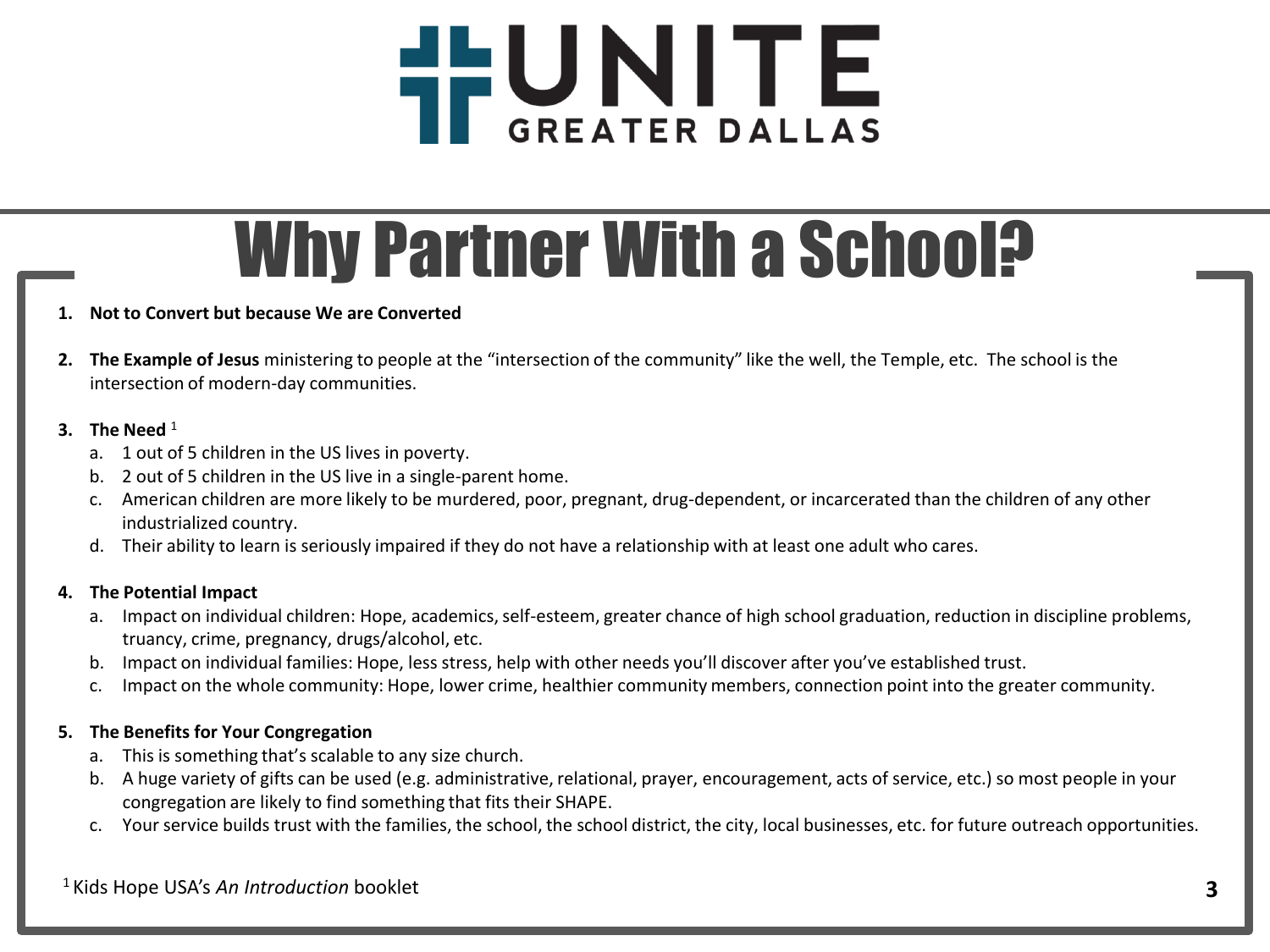

### How Do We Choose a School Partner?

- $\Box$  Check the "Opportunities" page of [www.unitethechurch.org](http://www.unitethechurch.org/) for a list of schools that need a church partner.
- $\Box$  Look into the school located nearest your church campus. This will increase the odds of your congregation being involved there on an ongoing basis.
- Look at<http://ritter.tea.state.tx.us/perfreport/tapr/2013/srch.html?srch=C> or other sources for the numbers and percentage of children in the free/reduced lunch program, children with limited English proficiency, with special education needs, etc.
- $\Box$  Is the principal receptive? Unless your whole school district is already set up to partner with churches, it's best to start with an individual principal. Make sure he/she knows where this is being done successfully. Look at [www.unitethechurch.org](http://www.unitethechurch.org/) – "Serve" – "Education" – "See the Church-School Partnership List" for examples that are already in place.
- $\Box$  If the principal of your first choice isn't receptive to partnering with a church, see if someone who goes to your church is a teacher or active parent at another school and might be able to help get volunteers plugged in there. Either way, continue to pray for God to work in the heart of the first principal and continue to follow-up.
- $\Box$  If all else fails, ask the city government or school district if they know of a school that would benefit from an infusion of volunteers.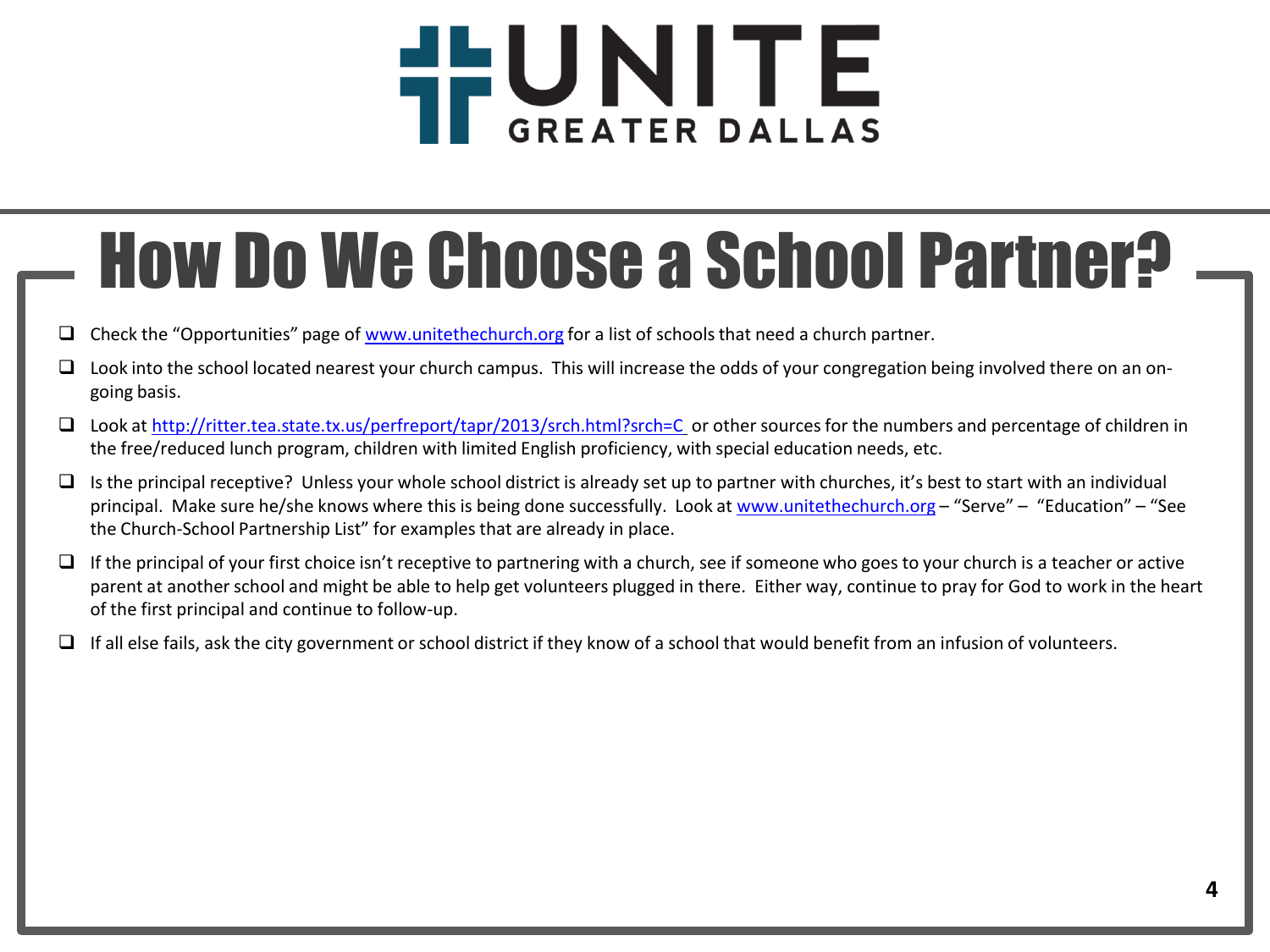

### How Can We Serve the School?

*Before* you determine what your partnership should look like:

1. Find out what the principal's dreams are for their school, what the school's assets are, and what their highest priority needs are. Coordinate a meeting with the principle and/or community liaison to discuss the dreams they have for their school.

*\*One thing you should know up front: low-income schools often don't have a PTA.*

- 2. Build trust by starting small and dreaming big. Under-promise and over-deliver.
- 3. Look for ways to serve the school that will build a long-term relationship but will also empower the children, parents, and staff to eventually become all God has created them to be rather than creating dependence on you.
- 4. Look for ways to increase parent involvement as much as possible. While a common stereo-type of a low-income parent is that he/she doesn't want to be involved in the child's schooling, often that's not the case.
	- Sometimes he/she doesn't feel welcome; instead, he/she feels judged. Work with the teachers and staff on ways to overcome this.
	- Other parents have difficulty being at the school during school hours because of long work hours or conflicting shifts. Be creative with ways for these parents to be involved.

Below are some ways a church can serve a local public school:

#### **Needed but Less relational and empowering:**

- **Pray for the children, parents & staff [www.momsintouch.org](http://www.momsintouch.org/).**
- Do landscaping or facilities projects (e.g. windows, painting, etc.).
- Have school supply, underwear, or first aid supply drives at the beginning and/or middle of the school year.
- **Provide holiday meals, gifts, etc. for staff and/or families.**
- **Appreciate teachers with notes, gifts, snacks, a meal, party, etc.**
- **Purchase values-based curriculum (e.g. [www.coreessentials.org\)](http://www.coreessentials.org/)** for the school.
- Purchase school uniforms (if needed) or gym/music equipment.
- **Provide prizes/awards for good behavior.**
- **Provide teacher assistance (e.g. making copies, grading, etc.).**
- **Offer your church building for teacher work-days, etc.**

#### **More relational and empowering:**

Coordinate and/or sponsor socials, festivals, assemblies, etc. Provide on-going training or special seminars (e.g. leadership, internet safety, debt management, ESL, technology) for students and/or parents (e.g. [www.lincnt.org](http://www.lincnt.org/)).

- Provide after-school programs (e.g. clubs, piano lessons, chorus, etc.).
- Evening/weekend/vacation meals for children on free/reduced lunch. Start or help with Saturday school.
- Offer to meet personal needs of the families (e.g. home repair, etc.). Participate in Lemonade Day [\(http://dallas.lemonadeday.org/](http://dallas.lemonadeday.org/))

#### **Provide reading buddies/tutors and/or lunch buddies/mentors.**

 *\*This is the most relational and empowering option.* **5**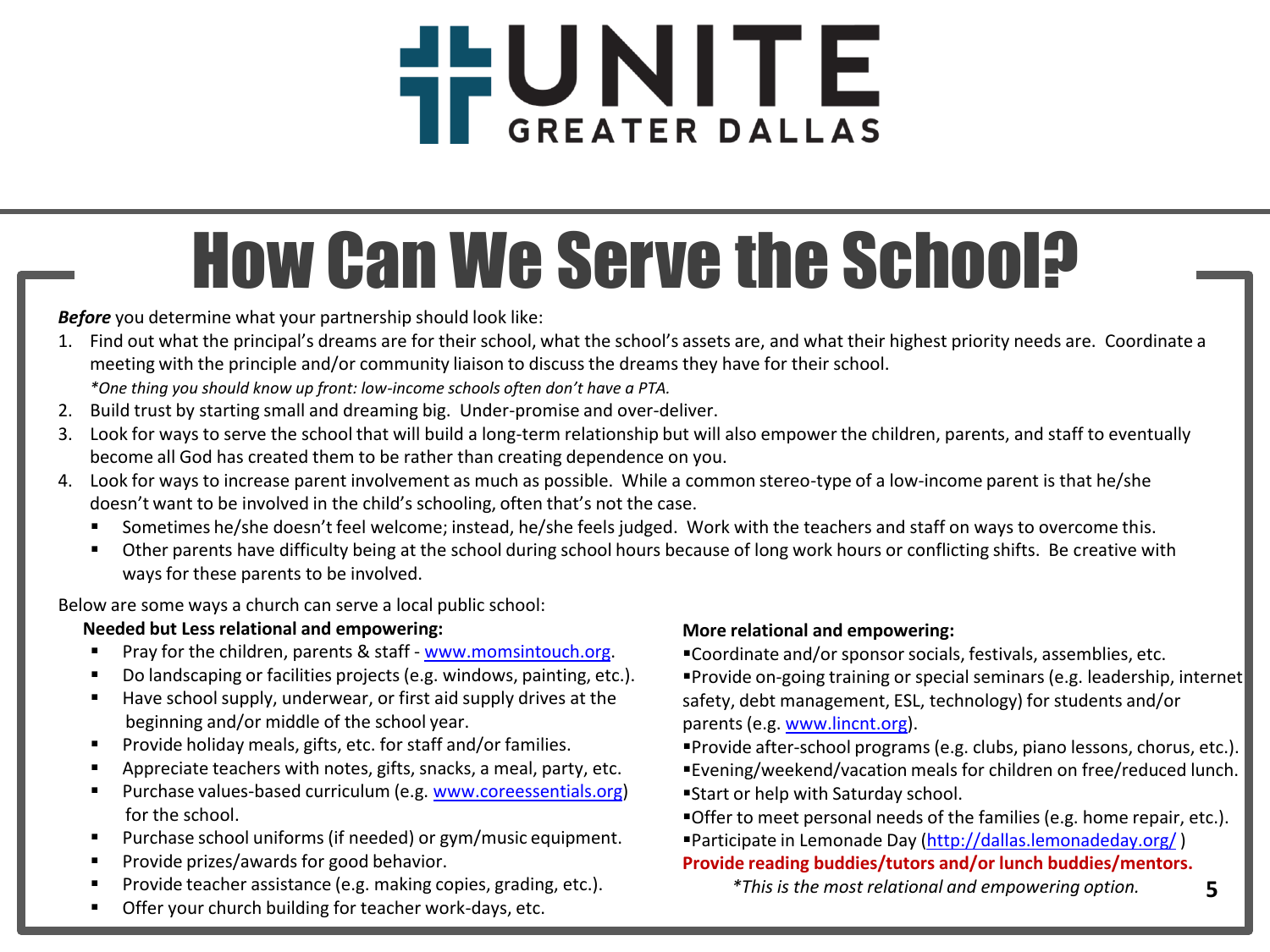

### How Do We Start a Mentoring Program?

- 1. Identify a liaison a high-level volunteer who will serve as your connection point to the school.
- 2. Find out if the school already has a mentoring program that they would just like for you to plug volunteers into.
- 3. Look at existing models and decide whether or not you want to partner with a third-party organization or create your own program. Consider
	- (1) How many things you're going to try to do for the school and (2) The capacity of your liaison. If you have a liaison who has experience running a mentoring program and quite a bit of time to volunteer, you may not need help from a third-party. If your liaison has less time or experience or you want to do a lot in addition to mentors, consider asking a third-party to help with the mentoring piece.

| Program/Website                                 | <b>Provides</b><br><b>Curriculum for</b><br>Use/Review | * Provides<br>Program<br><b>Coordinator</b> | <b>Trains/Supports</b><br><b>Your Liaison</b> | <b>Trains Your</b><br><b>Volunteers</b> | Contact                   |
|-------------------------------------------------|--------------------------------------------------------|---------------------------------------------|-----------------------------------------------|-----------------------------------------|---------------------------|
| www.BigBrothersBigSisters.org                   | <b>Yes</b>                                             | Yes                                         | Yes (Free)                                    | Yes (Free)                              | whall@bbbstx.org          |
| www.KidsHopeUSA.org                             |                                                        | No                                          | Yes (\$2,500+)                                | No                                      | lcook@kidshopeusa.org     |
| www.MercyStreetDallas.org                       | <b>Yes</b>                                             | W Dallas Only                               | W Dallas Only (Free)                          | W Dallas Only (Free)                    | sam@mercysreetdallas.org  |
| www.ncaasi.org National Church Adopt-a-School   |                                                        |                                             |                                               |                                         |                           |
| Initiative of Dr. Tony Evans at Oak Cliff Bible |                                                        | Yes (\$750)<br>Optional (\$100)             |                                               | No                                      | cwolford@ocbfchurch.org   |
| www.SchoolWorksDFW.org                          | <b>Yes</b>                                             | No                                          | Irving Only (Free)                            | Irving Only (Free)                      | schools@irvingbible.org   |
| www.championsofhopedallas.org                   | <b>Yes</b>                                             | Yes                                         | S Dallas Only (Free)                          | S Dallas Only (Free)                    | billy@championsofhope.org |
| Various church-developed models                 | Yes                                                    | No                                          | Optional                                      | Optional                                |                           |

*\* Big Brothers, Big Sisters and Mercy Street provide a staff person who recruits, trains, and follows-up with your volunteers and makes/manages student/mentor matches allowing your church liaison to focus on other needs.*

4. Get a signed MOU (Memo of Understanding) clearly outlining the partnership. If you decide to partner with a third-party organization, make sure it is a 3-way partnership between the school, the church, and the organization.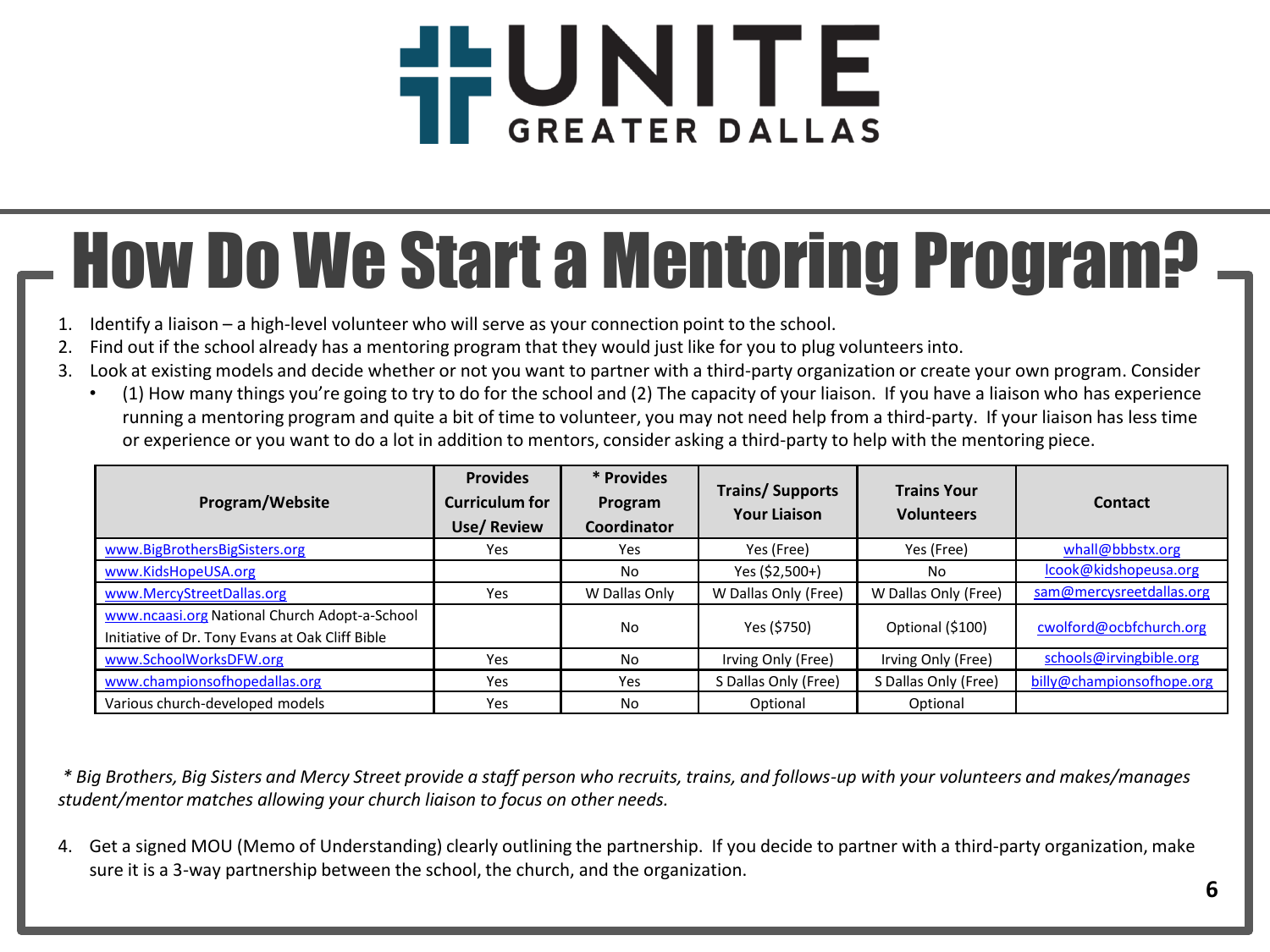

### How Does This Fit In With Unite?

- 1. Unite is a diverse network of churches joining forces to engage and transform our communities for God's glory and the advancement of His Kingdom. We believe that church-school partnerships may be the most strategic way to engage and transform our communities for the reasons described on page 3:
	- It meets a real and felt need in the community.
	- The potential impact is HUGE for individual children, families, and the whole community for generations to come.
	- **This is something that's scalable to any size church.**
	- A huge variety of gifts can be used (e.g. administrative, relational, prayer, encouragement, acts of service, etc.) so most people in your congregation are likely to find something that fits their SHAPE.
	- Your service and the results gain you credibility with the school district, the city, local businesses, etc. for future outreach opportunities.
- 2. Engaging other smaller, local churches (e.g. a church near the school or a church that speaks the language of some of the students) in a church-school partnership is a wonderful way to see more churches engaged in community ministry which is one of the major purposes of Unite.
- 3. Unite will provide churches with schools interested in a partnership, tools to help churches help the schools, as well as mentor churches who have worked with schools in the past.
- 4. Unite sponsors educational forums (Movement Day) and creates a learning community for every church serving in their partnered school(s).